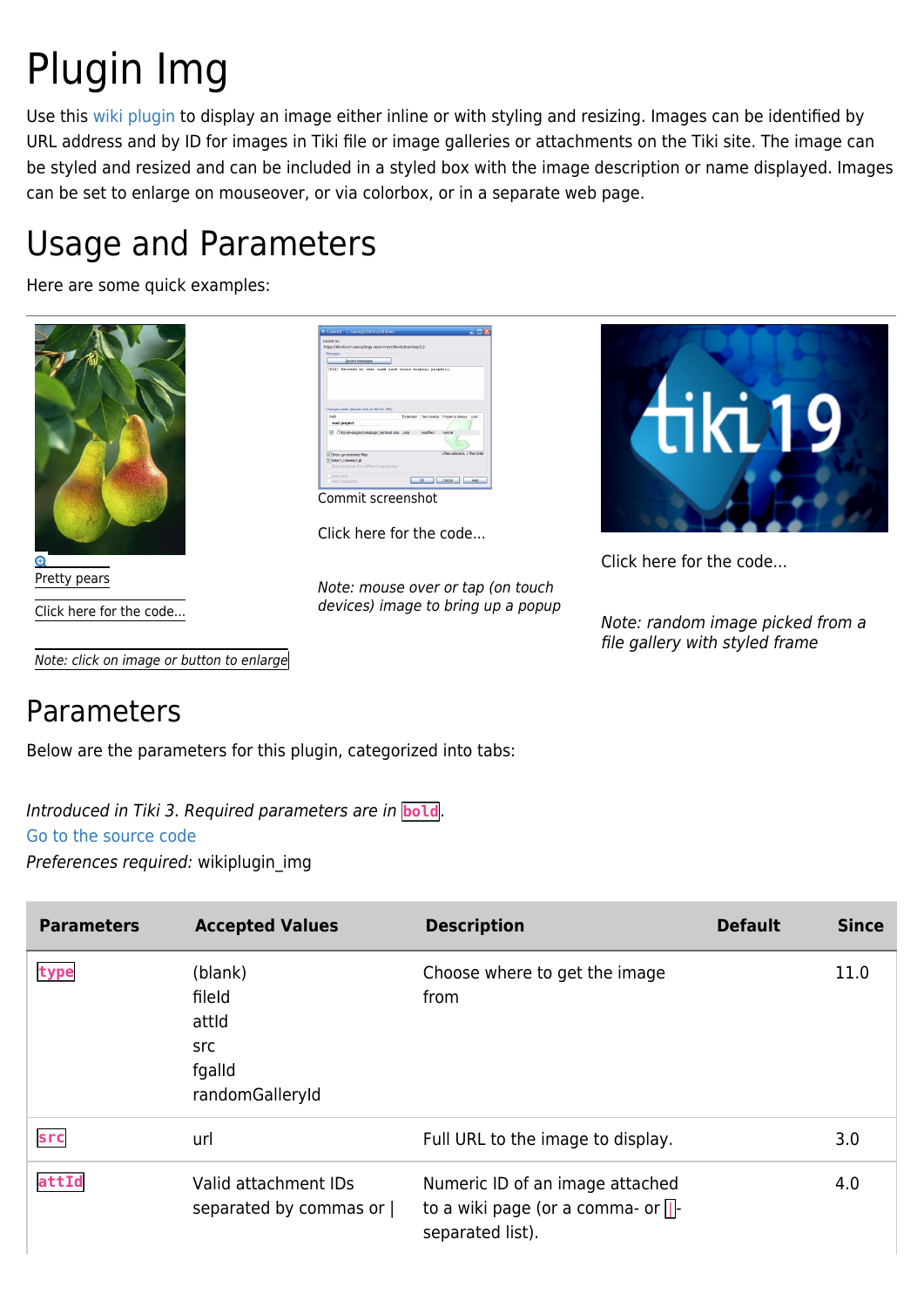| <b> fgalId</b>  | digits                                                                                         | Numeric ID of a file gallery.<br>Displays all images from that<br>gallery.                             |              | 8.0   |
|-----------------|------------------------------------------------------------------------------------------------|--------------------------------------------------------------------------------------------------------|--------------|-------|
| randomGalleryId | digits                                                                                         | Numeric ID of a file gallery.<br>Displays a random image from<br>that gallery.                         |              | 5.0   |
| fileId          | Valid file IDs separated by<br>commas or                                                       | Numeric ID of an image in a file<br>gallery (or a comma- or $\Box$ -<br>separated list of IDs).        |              | 4.0   |
| sort mode       | fieldname ascor<br>fieldname desc with<br>actual database field name<br>in place of fieldname. | Sort by database table field name,<br>ascending or descending.<br>Examples: fileId asc or<br>name desc | created desc | - 8.0 |

#### [Go to the source code](https://gitlab.com/tikiwiki/tiki/-/blob/master/lib/wiki-plugins/wikiplugin_img.php)

Preferences required: wikiplugin\_img

| <b>Parameters</b> | <b>Accepted</b><br><b>Values</b>                                                        | <b>Description</b>                                                                                                                       | <b>Default</b> | <b>Since</b> |
|-------------------|-----------------------------------------------------------------------------------------|------------------------------------------------------------------------------------------------------------------------------------------|----------------|--------------|
| link              | url                                                                                     | Causes the image to be a link to this address.<br>Overrides thumb unless thumb is set to mouseover<br>or mousesticky                     |                | 3.0          |
| usemap            | text                                                                                    | Name of the image map to use for the image.                                                                                              |                | 3.0          |
| rel               | text                                                                                    | Specifies the relationship between the link image<br>and the target. Enter box to cause the image to<br>enlarge in a popup when clicked. |                | 3.0          |
| thumb             | (blank)<br>У<br>box<br>mouseover<br>mousesticky<br>popup<br>download<br>zoombox<br>zoom | Makes the image a thumbnail with various options.                                                                                        |                | 4.0          |
| absoluteLinks     | (blank)<br>n<br>y                                                                       | Use the full URL for src and link URLS.                                                                                                  |                | 24.1         |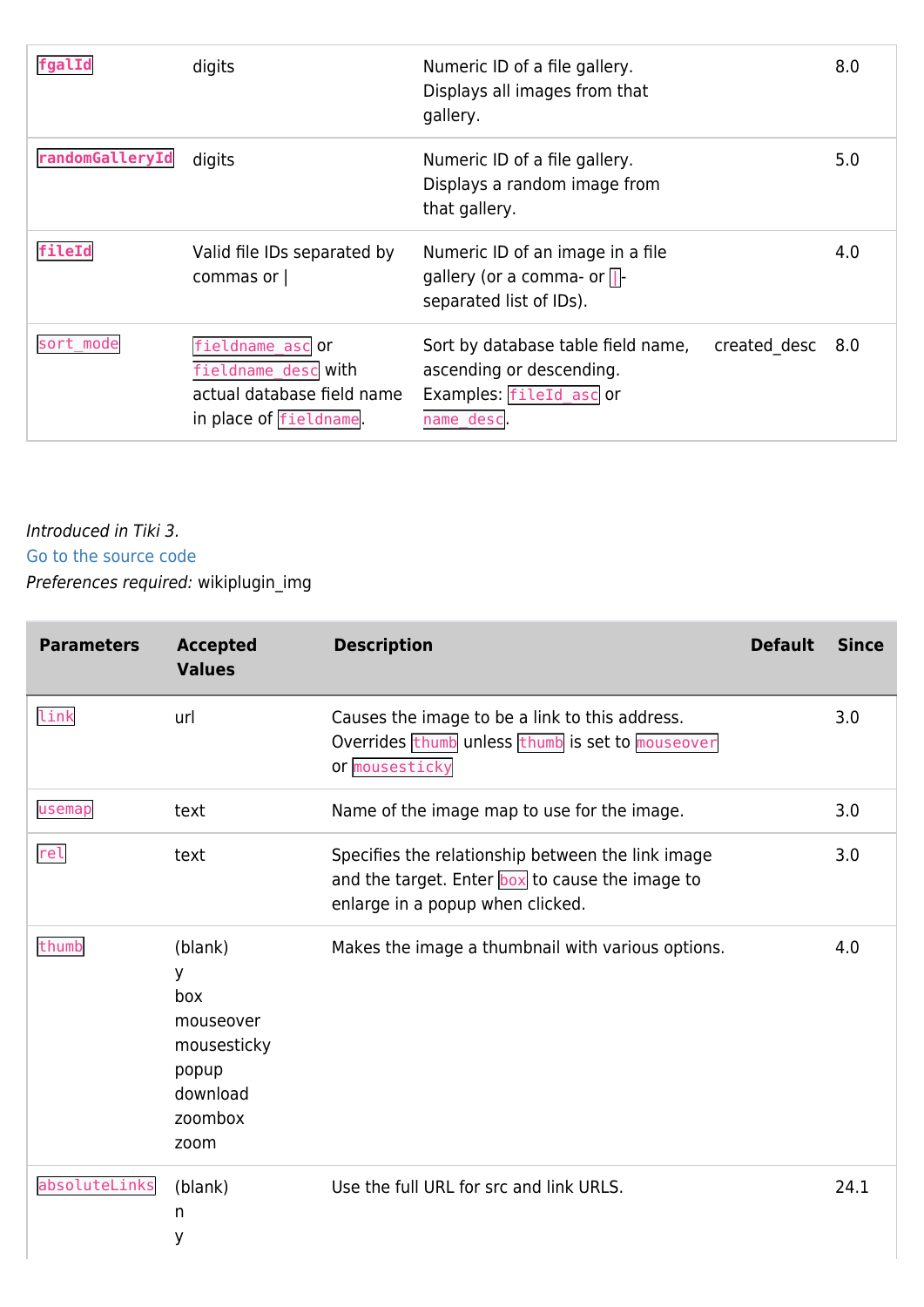| button | (blank)     | Adds an enlarge button (magnifying glass icon)                     | 4.0 |
|--------|-------------|--------------------------------------------------------------------|-----|
|        |             | below the image for use together with thumb.                       |     |
|        | popup       | Follows thumb settings unless thumb is set to                      |     |
|        | browse      | mouseover or mousesticky (or overridden by                         |     |
|        | browsepopup | $\overline{\text{link}}$ , otherwise button settings are followed, |     |
|        | download    | operating as described above for thumb                             |     |

#### [Go to the source code](https://gitlab.com/tikiwiki/tiki/-/blob/master/lib/wiki-plugins/wikiplugin_img.php)

Preferences required: wikiplugin\_img

| <b>Parameters</b> | <b>Accepted</b><br><b>Values</b> | <b>Description</b>                                                                                                                                                                                                                                           | <b>Default</b> | <b>Since</b> |
|-------------------|----------------------------------|--------------------------------------------------------------------------------------------------------------------------------------------------------------------------------------------------------------------------------------------------------------|----------------|--------------|
| height            | text                             | Height in pixels or percent. Syntax: $100$ or $100px$ means<br>100 pixels; 50% means 50 percent. Percent applies when<br>Image Source is set to file galleries images only.                                                                                  |                | 3.0          |
| width             | text                             | Width in pixels or percent. Syntax: $100$ or $100px$ means<br>100 pixels; 50% means 50 percent. Percent applies when<br>Image Source is set to file galleries images only.                                                                                   |                | 3.0          |
| widths            | text                             | Comma-separated widths at which we may want the<br>browser to request the image. Requires "sizes".                                                                                                                                                           |                | 18.0         |
| sizes             | text                             | Comma-separated sizes (in vw, em, px) for the image in<br>xs, sm, md, and Ig layouts. Must be 4 parameters.                                                                                                                                                  |                | 18.0         |
| hspace            | digits                           | Horizontal spacing, in pixels, applied to both sides of the<br>image. It may be necessary to use this legacy type of<br>styling if the legacyalign parameter needs to be used for<br>cases where float does not work eg newsletters viewed<br>as an email.   |                | 15.0         |
| max               | digits                           | Maximum height or width in pixels (largest dimension is<br>scaled). Overrides height and width settings.                                                                                                                                                     |                | 4.0          |
| retina            | (blank)<br>У<br>n                | Serves up retina images to high density screen displays.<br>Width must be set to use this.                                                                                                                                                                   | n              | 18.0         |
| vspace            | digits                           | Vertical spacing, in pixels, applied to top and bottom of<br>the image. It may be necessary to use this legacy type<br>of styling if the legacyalign parameter needs to be used<br>for cases where float does not work eg newsletters<br>viewed as an email. |                | 15.0         |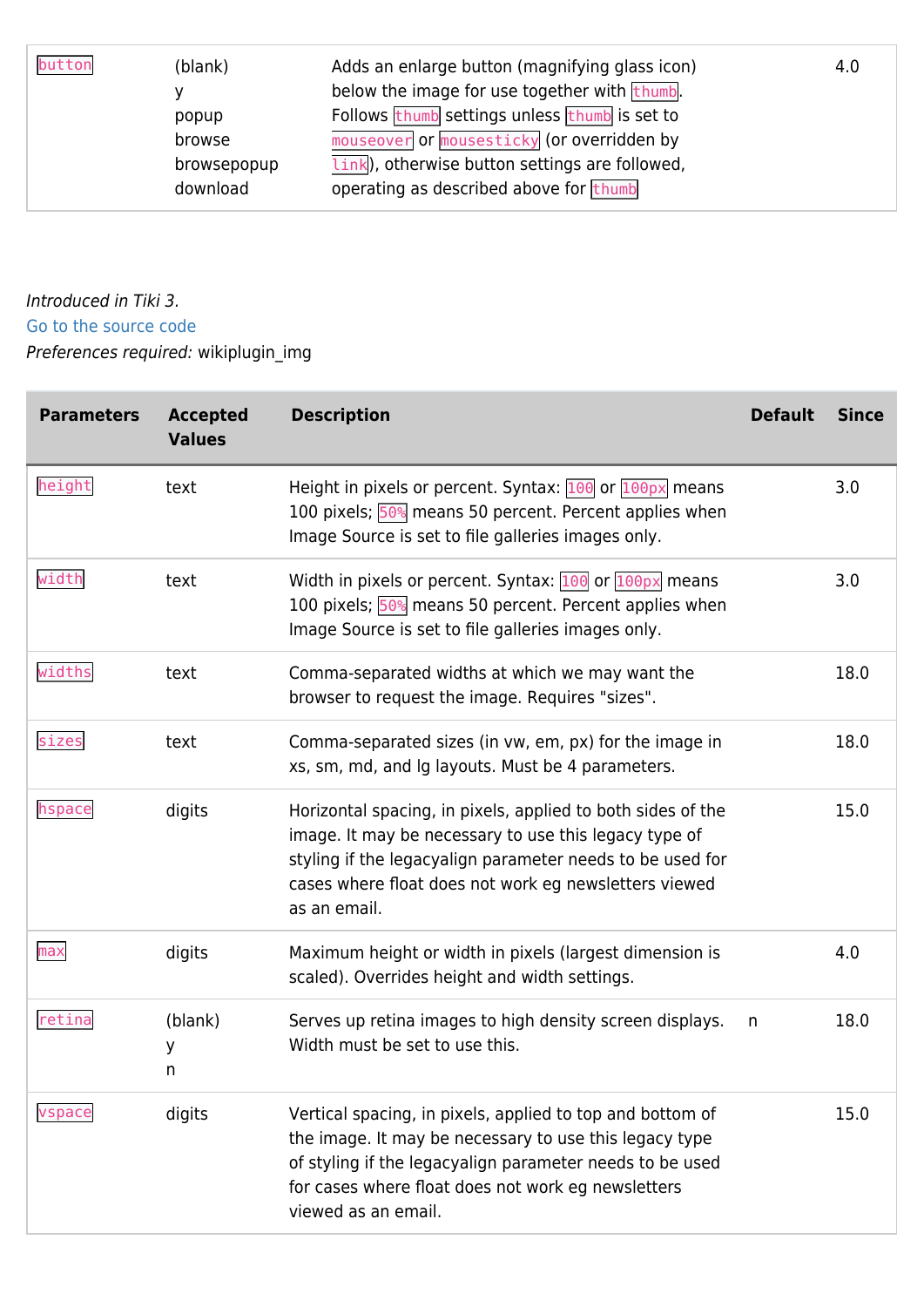#### [Go to the source code](https://gitlab.com/tikiwiki/tiki/-/blob/master/lib/wiki-plugins/wikiplugin_img.php)

Preferences required: wikiplugin\_img

| <b>Parameters</b> | <b>Accepted</b><br><b>Values</b>   | <b>Description</b>                                                                                                                                                                                                      | <b>Default</b> | <b>Since</b> |
|-------------------|------------------------------------|-------------------------------------------------------------------------------------------------------------------------------------------------------------------------------------------------------------------------|----------------|--------------|
| class             | text                               | CSS class to apply to the image. class="fixedSize"<br>prevents the image from being automatically resized<br>and relocated in Tiki SlideShows                                                                           |                | 3.0          |
| stylebox          | text                               | Enter border to place a dark gray border around the<br>image. Otherwise enter CSS styling syntax for other<br>style effects.                                                                                            |                | 4.0          |
| styleimage        | text                               | Enter border to place a dark gray border around the<br>image. Otherwise enter CSS styling syntax for other<br>style effects.                                                                                            |                | 4.0          |
| imalign           | (blank)<br>right<br>left<br>center | Aligns the image itself. Overridden by any alignment<br>settings in styleimage. If stylebox or desc are also<br>set, then image only aligns inside the box - use<br>stylebox in this case to align the box on the page. |                | 3.0          |
| align             | (blank)<br>right<br>left<br>center | Aligns a block around the image (including the image).<br>Image is no longer inline when this setting is used. Can<br>be overridden by any alignment settings in stylebox.                                              |                | 3.0          |
| noDrawIcon        | (blank)<br>n<br>У                  | Do not show draw/edit icon button under image.                                                                                                                                                                          |                | 11.0         |
| responsive        | (blank)<br>У<br>n                  | Default set by the admin using a preference and<br>determines whether the image has the img-fluid<br>class.                                                                                                             |                | 14.0         |
| block             | (blank)<br>top<br>bottom<br>both   | Control how other items wrap around the image.                                                                                                                                                                          |                | 4.0          |

Introduced in Tiki 3. [Go to the source code](https://gitlab.com/tikiwiki/tiki/-/blob/master/lib/wiki-plugins/wikiplugin_img.php) Preferences required: wikiplugin\_img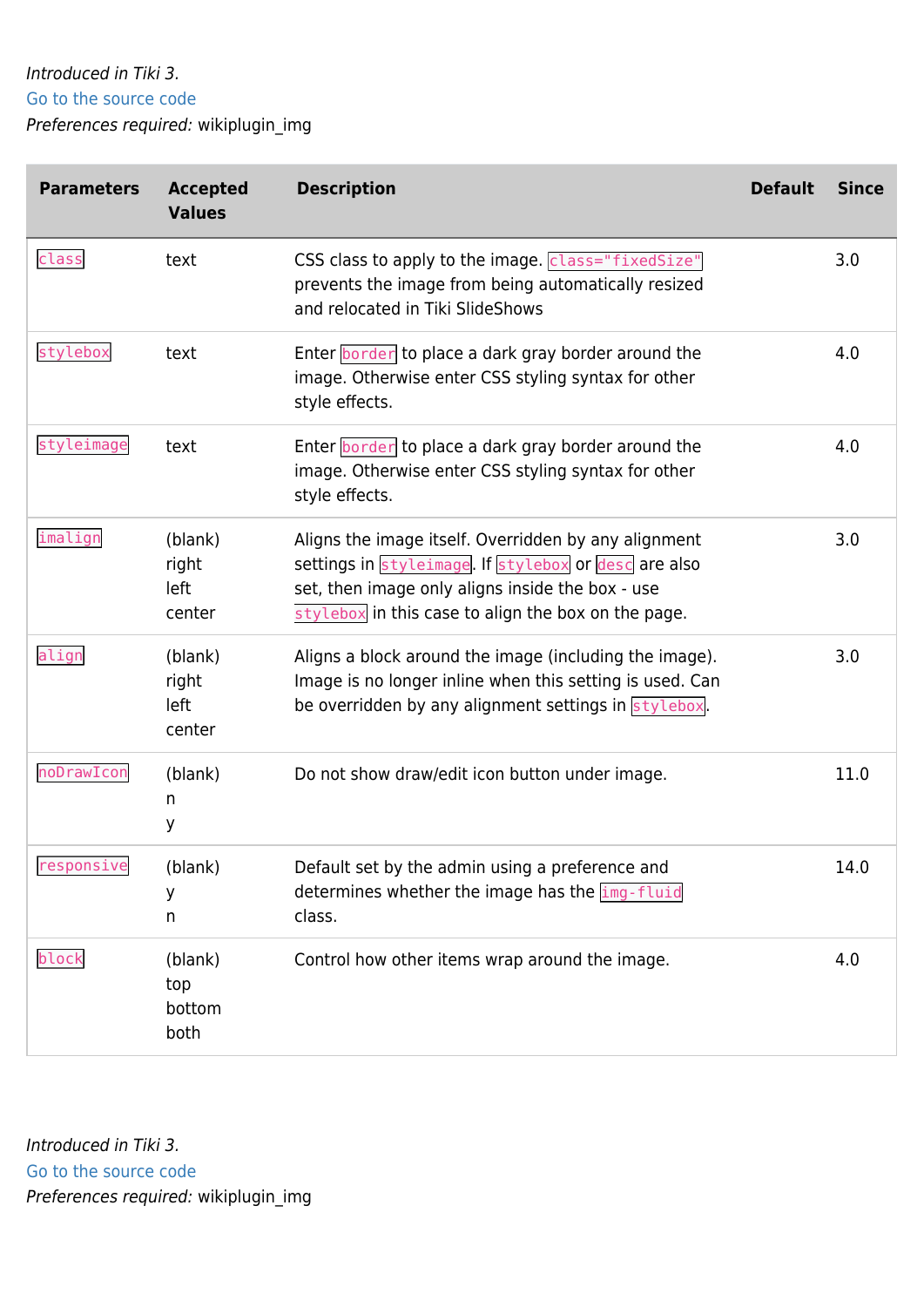| <b>Parameters</b> | <b>Accepted</b><br><b>Values</b> | <b>Description</b>                                                                                                                                                                                   | <b>Default</b> | <b>Since</b> |
|-------------------|----------------------------------|------------------------------------------------------------------------------------------------------------------------------------------------------------------------------------------------------|----------------|--------------|
| alt               | text                             | Alternate text that displays when image does not load.<br>Set to "Image" by default.                                                                                                                 | Image          | 3.0          |
| desc              | text                             | Image caption. Use name or desc or namedesc for Tiki<br>name and description properties, idesc or ititle for<br>metadata from the image itself, otherwise enter your<br>own description.             |                | 3.0          |
| quality           | digits                           | 0 to 100 (default is 75)                                                                                                                                                                             | 75             | 20.1         |
| styledesc         | text                             | Enter $right$ or $left$ to align text accordingly.<br>Otherwise enter CSS styling syntax for other style<br>effects.                                                                                 |                | 4.0          |
| title             | text                             | This text will appear in a tool tip when the image is<br>moused over. If this is not set, the desc setting will be<br>used. Use name or desc or namedesc for Tiki name and<br>description properties |                | 3.0          |
| metadata          | (blank)<br>view                  | Display the image metadata (IPTC, EXIF and XMP<br>information).                                                                                                                                      |                | 8.0          |

[Go to the source code](https://gitlab.com/tikiwiki/tiki/-/blob/master/lib/wiki-plugins/wikiplugin_img.php)

Preferences required: wikiplugin\_img

| <b>Parameters</b> | <b>Accepted</b><br><b>Values</b> | <b>Description</b>                                                                                              | <b>Default</b> | <b>Since</b> |
|-------------------|----------------------------------|-----------------------------------------------------------------------------------------------------------------|----------------|--------------|
| featured          | (blank)<br>n<br>у                | Set the image to be used for a thumbnail on<br>referencing social network sites or for other special<br>purpose | n              | 18.0         |
| lazyLoad          | (blank)<br>n                     | Set to "n" to prevent lazy loading if enabled. Useful<br>in carousels and so on sometimes.                      |                | 21.3         |

Introduced in Tiki 3. [Go to the source code](https://gitlab.com/tikiwiki/tiki/-/blob/master/lib/wiki-plugins/wikiplugin_img.php) Preferences required: wikiplugin\_img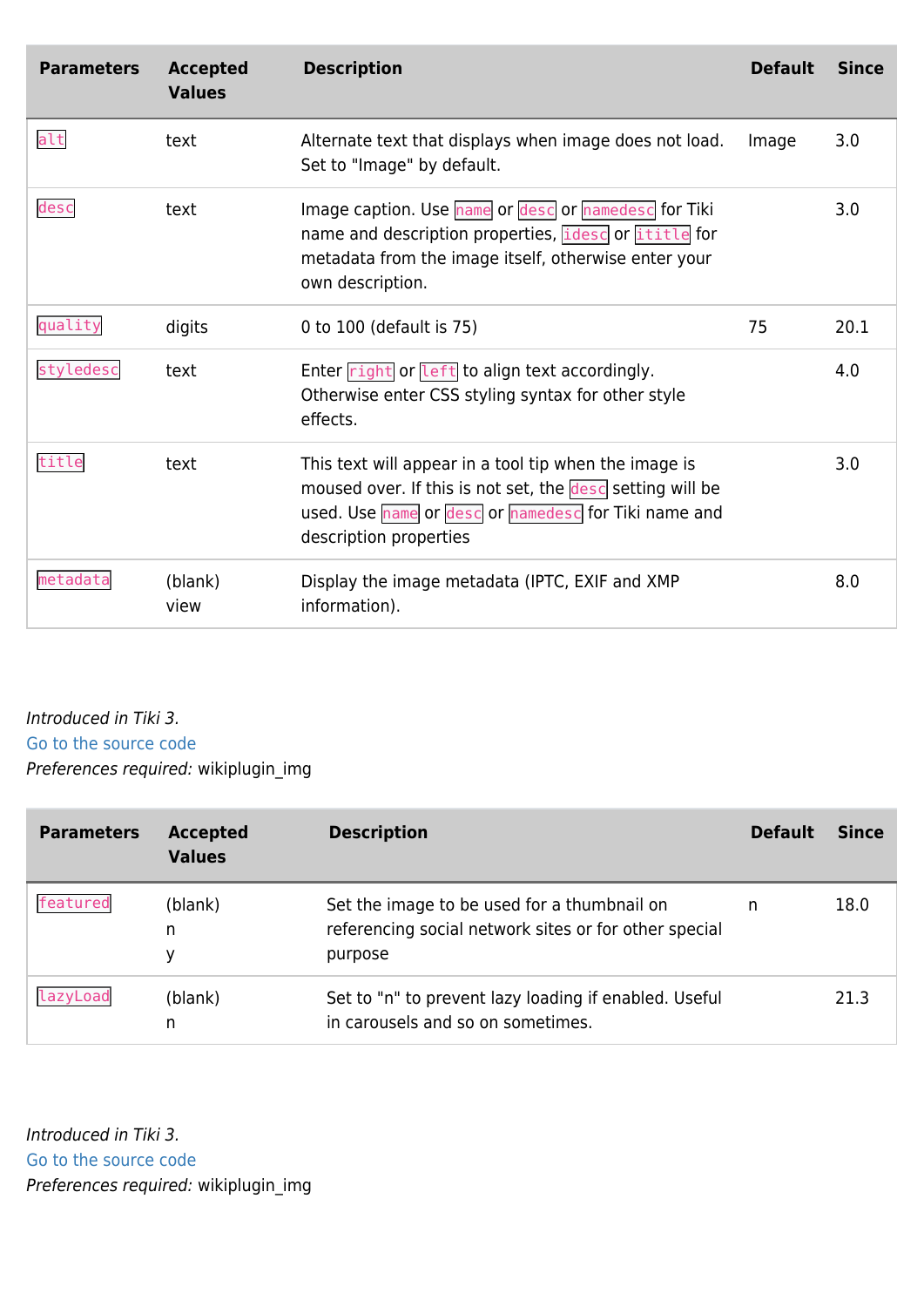| <b>Parameters</b> | <b>Accepted</b><br><b>Values</b> | <b>Description</b>                                                                                     | <b>Default</b> | <b>Since</b> |
|-------------------|----------------------------------|--------------------------------------------------------------------------------------------------------|----------------|--------------|
| default           |                                  | Default configuration settings (usually set by admin in<br>the source code or through Plugin Alias).   |                | 4.1          |
| mandatory         |                                  | Mandatory configuration settings (usually set by<br>admin in the source code or through Plugin Alias). |                | 4.1          |

## Examples Image aligned right and hyperlinked

This code:

{img attId="39" imalign="right" link="https://tiki.org" alt="Panama Hat"} This text after the img code will nevertheless be on the left because the image is right aligned. The text will also wrap around the image since the ''imalign'' parameter "floats" the image.

Would produce this on this site:

 This text after the img code will nevertheless be on the left because the image is right aligned. The text will also wrap around the image since the imalign parameter "floats" the image.



The target of the link will always be "\_blank".

### Add several images in a row

This code:

```
{img attId="57|58|59" desc="desc" alt="Sample Images" thumb="y" stylebox="float: left;
margin-right:10px"}
```
This might not be possible with all versions earlier than Tiki 4.

Would produce this on this site:

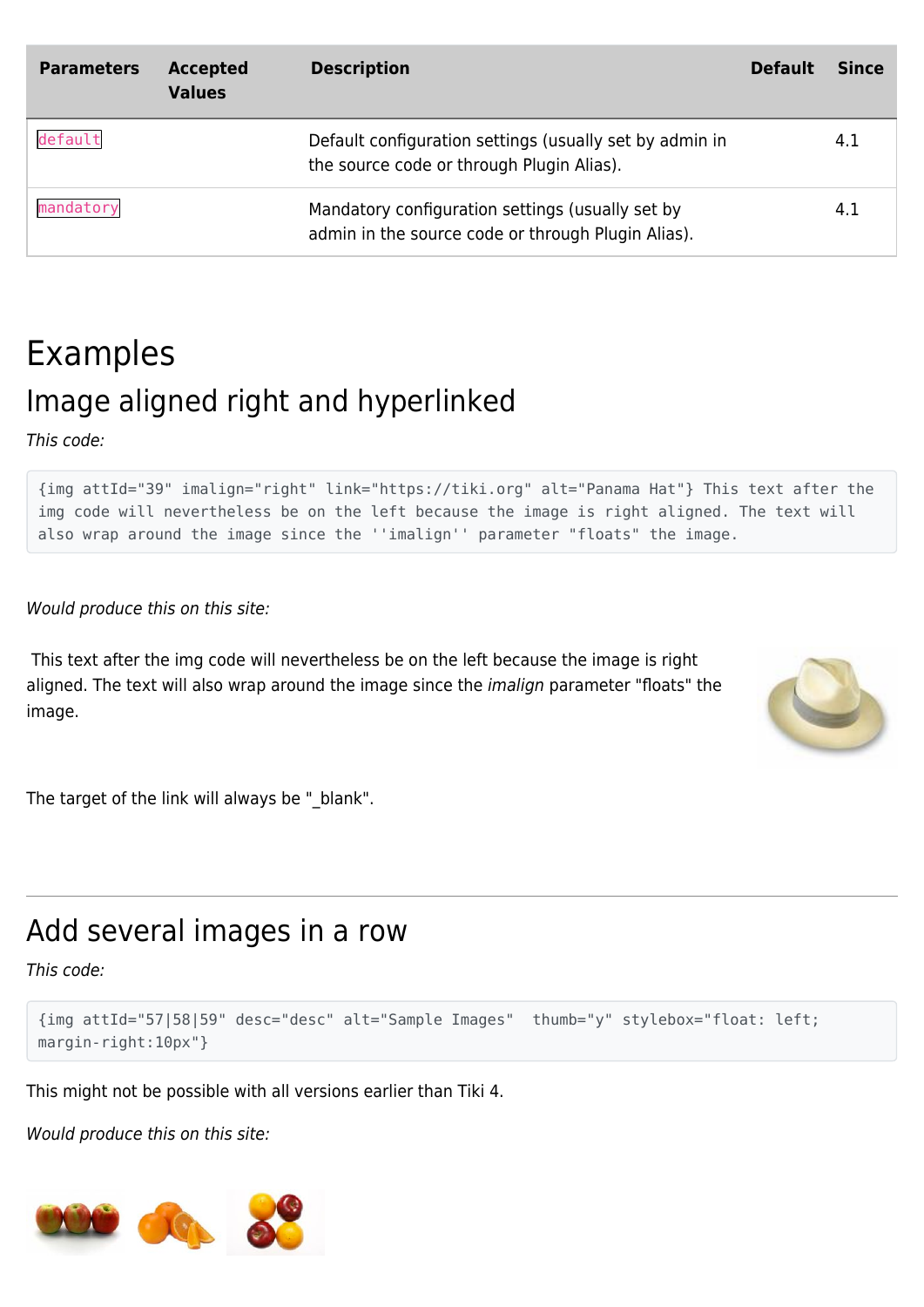### Different image for a thumbnail

Below is an example of using a thumbnail image (apples) that is different than the image brought up when the thumbnail is clicked (oranges):

```
{img attId="57" thumb="y" link="tiki-download_wiki_attachment.php?attId=58&display"
rel="box[g]"}
```
Would produce this on this site:



#### Zoom image on mouse over

Below is an example of using a thumbnail image (apples) that enlarges when moused over:

{img attId="57" thumb="zoom"}

Would produce this on this site:



### Zoom image in a modal box

Add the parameter  $t$  thumb="zoombox". Then you will be able to get image magnification, when the source image is bigger than the size shown on screen. Full size image appears with zoom option in a "Colorbox" overlay when thumbnail is clicked.

Below is an example of using a thumbnail image (pears) that enlarges in the Colorbox modal overlay:

```
{img src="img/wiki_up/393px-Pears.jpg" thumb="zoombox"}
```
Would produce this on this site: